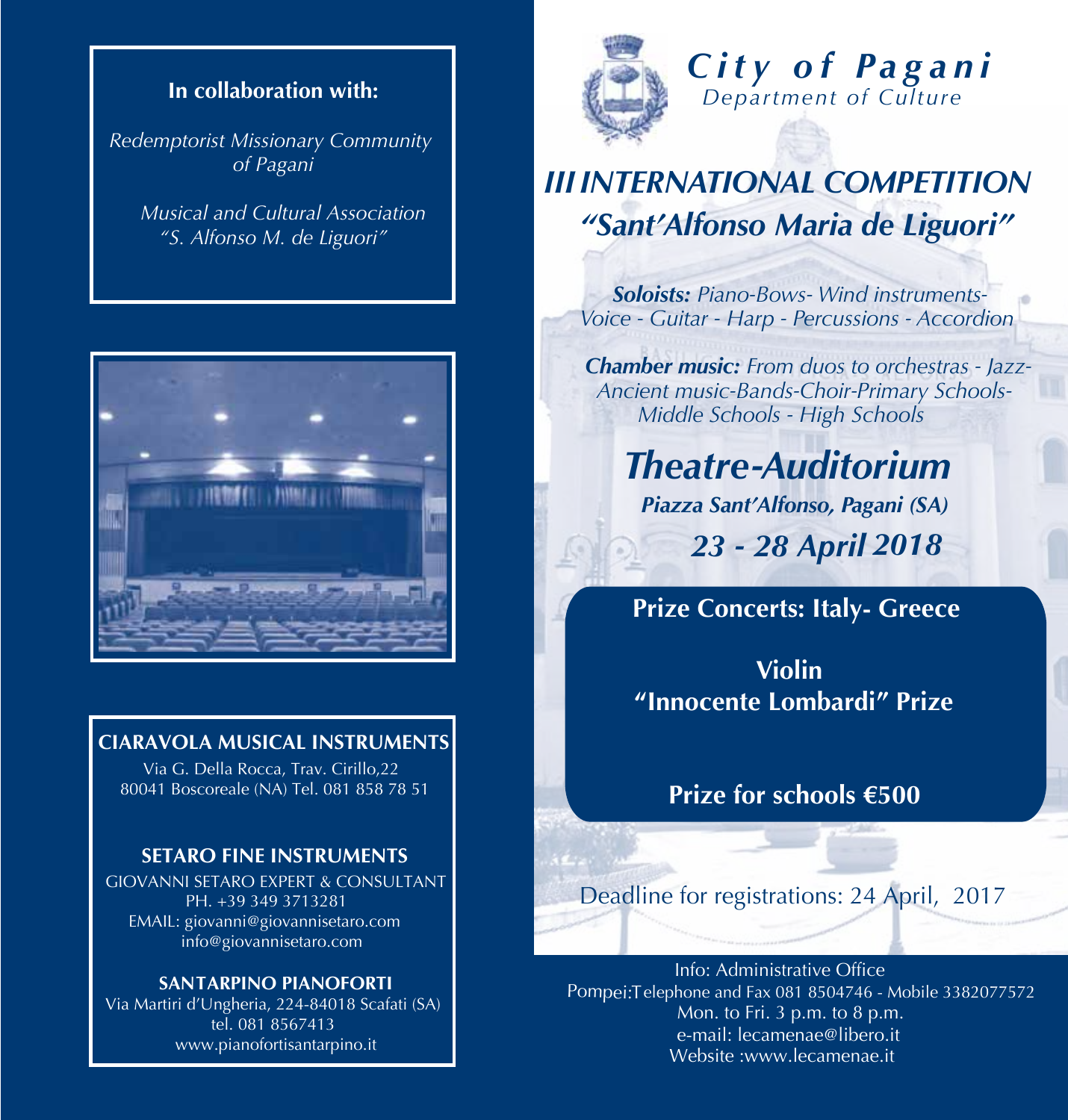### *Patronage*



#### *European Parliament*



*Campania Region*



*Province of Salerno*



*Municipality of Pagani*



*Academy of Music " T. Varga" Sion (Switzerland)*



*Karditsa Conservatory (Greece)*



*Cultural Centre for International Programmes of Tobolsk (Russia)*

#### *\*\*\*\*\**

*The competition will take place at Theatre -Auditorium "S. Alfonso M. de Liguori" Piazza Sant'Alfonso 23 – Pagani (SA)*



*Alfonso Maria de Liguori, writer, poet, musician, bishop, doctor of the Church and patron of the moralists, was born in Marianella, near Naples, on 27th September 1696. Hewasthe first of the eight children* of Giuseppe de Liguori and Anna Maria Caterina Cavalieri. *He started to study very soon; he could speakTuscan language, Latin, Greek, French and Spanish. He learned philosophy (including mathematical sciences), horse riding, fencing, music, drawing,painting andevenarchitecture. At the young age of 12,Alfonso had entered the faculty of jurisprudenceofNaples.Afterhetookanexamofrhetoricwiththe philosopher and historian Giambattista Vico, he obtained a*

*doctorateincivillawandcanonlaw.InJuly1723hewassubjected to a searing professional defeat and he decided to embrace the ecclesiastical state, as he had intented to do in the early years.* 

*On 27thAugust 1723 in front of the image of theVirgin Mary, he* promised to devote himself exclusively to God and to the people in *need and to become a priest. When he was 30 years old, on 21st* December 1726, he was ordered priest.

*In the summer of 1730 in Scala, a little town near Salerno, talking with sister Maria Celeste Crostarosa, Sant'Alfonso was convinced that he had been called by God to found a congregation of clergymen and laymen for the evangelisation and the salvation of* the poor.

*He was not only a writer and painter, but he was also a good musician. His most famous song is: "Tu scendi dalle stelle". It is a Christmas song which he wrote in 1755 preaching in a mission.*

He was named bishop by Pope Clement XIII on 9 March 1762. *On 1st August 1787 he died serenely.*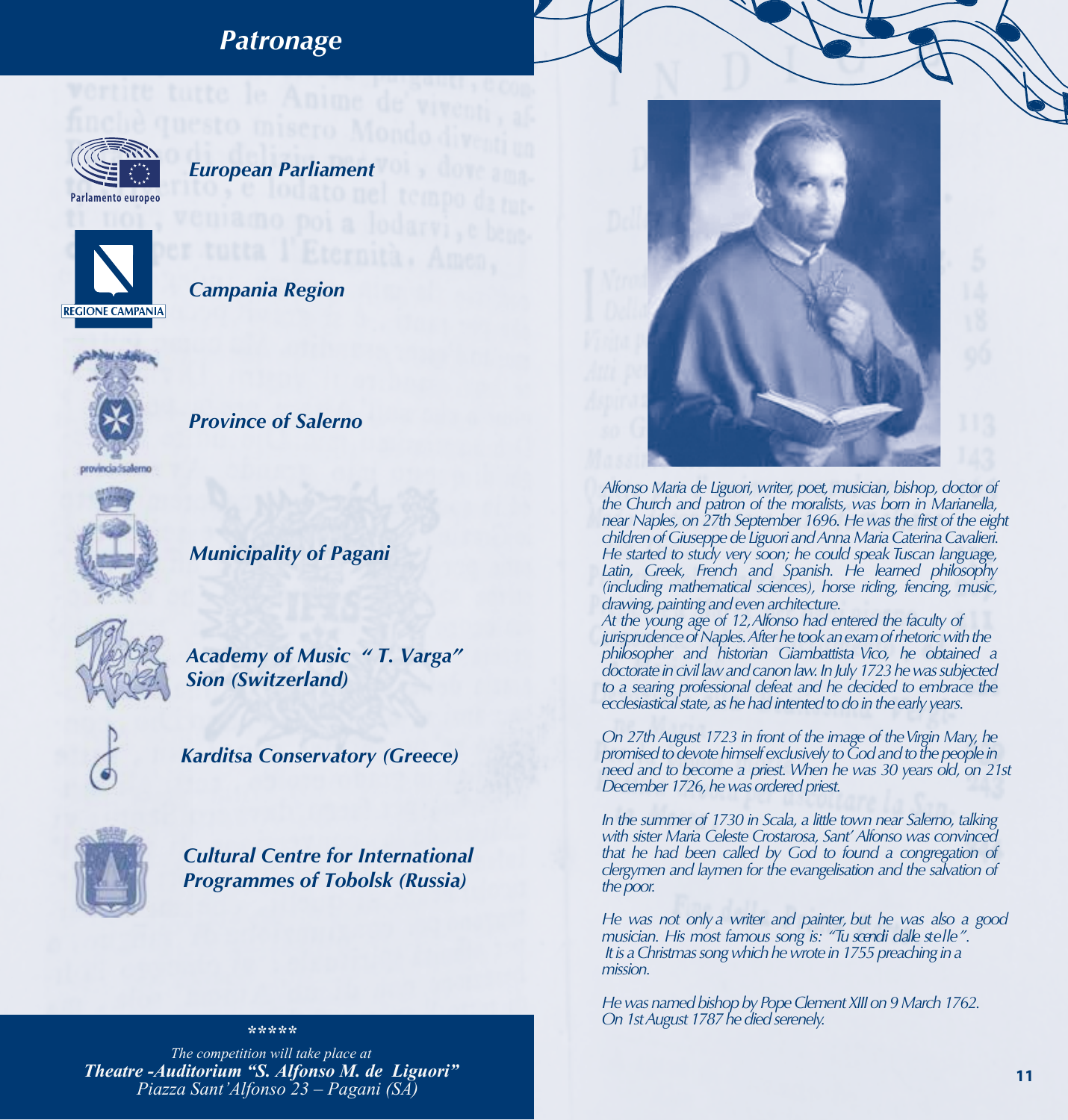#### **III INTERNATIONAL COMPETITION "S. Alfonso M. de Liguori"**

Participation form – Sect. Schools

| Surname                                                                                                                                                                                                                              | Name                                                                                                                                                                                                                     |
|--------------------------------------------------------------------------------------------------------------------------------------------------------------------------------------------------------------------------------------|--------------------------------------------------------------------------------------------------------------------------------------------------------------------------------------------------------------------------|
| Born in                                                                                                                                                                                                                              | $\mathbb{R}$ on $\mathbb{R}$                                                                                                                                                                                             |
| Resident in                                                                                                                                                                                                                          | Post Code                                                                                                                                                                                                                |
| Address                                                                                                                                                                                                                              | <u>Tel. Tel. In the Tel. In the Tel.</u>                                                                                                                                                                                 |
|                                                                                                                                                                                                                                      | e.mail and the contract of the contract of the contract of the contract of the contract of the contract of the                                                                                                           |
|                                                                                                                                                                                                                                      |                                                                                                                                                                                                                          |
| School:                                                                                                                                                                                                                              |                                                                                                                                                                                                                          |
| School name                                                                                                                                                                                                                          |                                                                                                                                                                                                                          |
|                                                                                                                                                                                                                                      | <b>City Tel.</b> Tel. <b>Tel. Tel. Tel. Tel. Tel. Tel. Tel. Tel. Tel. Tel. Tel. Tel. Tel. Tel. Tel. Tel. Tel. Tel. Tel. Tel. Tel. Tel. Tel. Tel. Tel. Tel. Tel. Tel. Tel. T</b>                                          |
| Specify the grade                                                                                                                                                                                                                    |                                                                                                                                                                                                                          |
|                                                                                                                                                                                                                                      | Programme:                                                                                                                                                                                                               |
| Title <b>Community</b>                                                                                                                                                                                                               | ____ Author                                                                                                                                                                                                              |
| Title <b>Express Contract Contract Contract Contract Contract Contract Contract Contract Contract Contract Contract Contract Contract Contract Contract Contract Contract Contract Contract Contract Contract Contract Contract </b> | Author                                                                                                                                                                                                                   |
|                                                                                                                                                                                                                                      | <b>Chamber Music Groups:</b>                                                                                                                                                                                             |
|                                                                                                                                                                                                                                      | (Specify duo, trio, etc.) Category                                                                                                                                                                                       |
|                                                                                                                                                                                                                                      | Names of participants and instruments                                                                                                                                                                                    |
|                                                                                                                                                                                                                                      |                                                                                                                                                                                                                          |
|                                                                                                                                                                                                                                      |                                                                                                                                                                                                                          |
| <b>Date</b>                                                                                                                                                                                                                          | Signature For authorization, acceptance of the regulations and release                                                                                                                                                   |
| Data protection act n. 675 dated 31/12/96                                                                                                                                                                                            | (Parent or Legal Guardian for minors)                                                                                                                                                                                    |
|                                                                                                                                                                                                                                      | For any adjustments or if you are not willing to receive any other depliants in the future, it is possible<br>to send an e-mail or a letter and we will cancel your name from the list. The list in our archive is based |

#### **Release for the publication of images – photographies or videos.**

on registration application sent to our address or on public lists.

I hereby authorize "Le Camenae" to use images of the participants to the "S. Alfonso M. de Liguori" competition. I furthermore forbid their use in contexts which under mine their personal dignity and honor. Posing and use of images are understood as free of charge.

### **"S. Alfonso M. de Liguori" III INTERNATIONAL COMPETITION**

#### **Performing sections rules**

**(Piano - Bows - Wind Instruments - Voice - Guitar - Harp Percussions - Accordion - Chamber Music from Duos to Orchestras Jazz - Ancient Music - Bands - Choirs)**

The competition is open to young musicians of any nationality and is divided into four sections: Sect.1 - **SOLOISTS** (Violin, Cello, Wind Instruments, Guitar, Piano, Harp, Voice, Percussions, Accordion) Sect. 2 - **JUNIORES** Sect. 3 - **CHAMBER MUSIC** (from Duos to Orchestras, Choir, Jazz, Ancient music, Bands ) Sect. 4 - **FOUR HANDS Section n.1 SOLOISTS is divided into CAT. A:** participants born in 2005-06-07 Free choice performance (max.5 minutes) **CAT. B:** participants born in 2002-03-04 Free choice performance (max 10 minutes) **CAT. C:** participants born in 1999-00-01 Free choice performance

(max 12 minutes)

(max. 20 minutes)

**CAT. D:** participants born in 1996-97-98 Free choice performance (max 15 minutes) **CAT. E:** participants born in 1993-94-95 Free choice performance (max. 15 minutes)

**CAT. F:** no age limit. **Figure 1 Free choice performance** 

*- - -*

*- - - - - -*

*-*

*- - - - - - -*

#### **Section 2 – JUNIORES (all instruments):**

One only category for participants born from 2007 onwards. Free choice performance (max. 5 minutes)

| Sections 3 and 4 – Chamber music groups – Four hands |                         |
|------------------------------------------------------|-------------------------|
| $CAT$ $\Lambda$ Average age not over 10              | Eree choice performance |

| $\frac{1}{2}$                           | . . ee enotee penommanee |
|-----------------------------------------|--------------------------|
|                                         | (max 5 minutes)          |
| <b>CAT. B:</b> Average age not over 12. | Free choice performance  |
|                                         | (max 5 minutes)          |
| <b>CAT. C:</b> Average age not over 14. | Free choice performance  |
|                                         | (max 5 minutes)          |
| <b>CAT. D:</b> Average age not over 16. | Free choice performance  |
|                                         | (max 7 minutes)          |
| <b>CAT. E:</b> Average age not over 21. | Free choice performance  |
|                                         | (max 10 minutes)         |
| <b>CAT. F:</b> Average age not over 26. | Free choice performance  |
|                                         | (max 15 minutes)         |
| CAT. G: No age limit.                   | Free choice performance  |
|                                         | (max 20 minutes)         |

**N.B.** Categories A-B-C-D-E-F-G of chamber music groups will be divided into different classes (Duos, Trios, Quartets,etc.)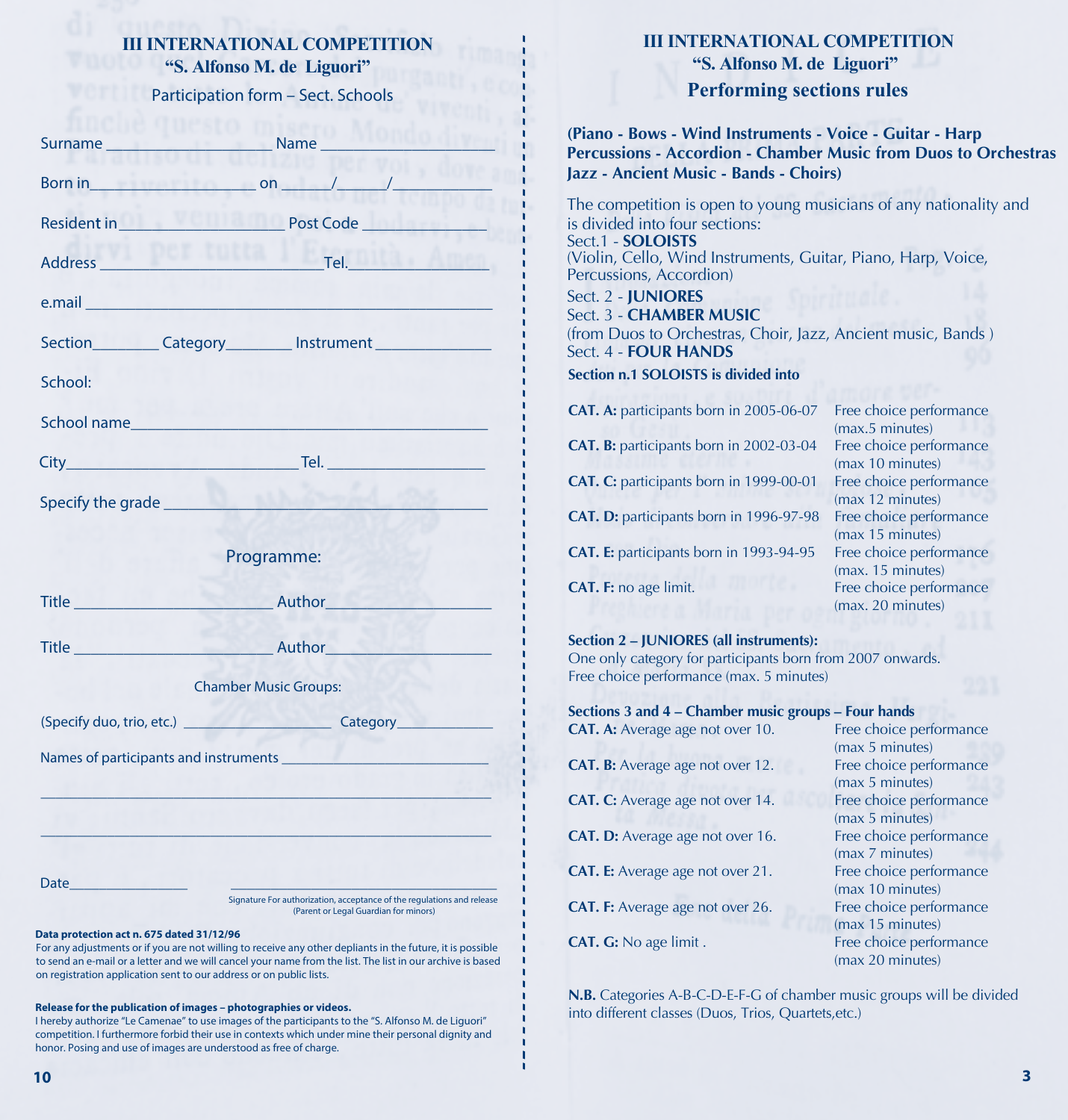**1)** Participants will be contacted to be informed about possible variations in the timetable of performances.

**2)** Candidates will have to be at the Theatre in Piazza Sant'Alfonso, 23, Pagani (SA) at 9.00 a.m. on the estabilished day.

**3)** Before starting their performances, the candidates will be requested to exhibit an identity document, a list of pieces to be performed with relative duration and a copy of the scores of the mentioned pieces.

**4)** During the performances the committee of examiners can ask to listen one or more of the pieces proposed, and has the authority to interrupt performances at any moment or to ask for a repetition of the piece. The committee's judgement is unappealable.

**5)** Rankings will be communicated at the end of each performance of the relative section.

**6)** The members of the committee can be neither teachers nor relatives of candidates; should anyone inadvertently be, he/she will not take part in the voting, under penalty of loss of the possible award and of expulsion from the committee.

**7)** Soloists can perform pieces with or without accompaniment: for pieces with accompaniment the candidates have to provide for it.The candidates in need of a pianist accompanist can use the one provided by the organization contacting him personally to plan time and day of the rehersal the receiving of the scores and the payment method for the fee of  $\epsilon$ 50

Pianist accompanists contacts:

M° Vincenzo Porzio E-mail: vincenzoporzio80@gmail.com Mob: 349 868 62 83

M<sup>°</sup> Gennaro Benvenuto

E-mail: gennaro.benvenuto@virgilio.it Mob: 338 27 27 696

**8)** The committee can decide not to award the prizes if the participants aren't considered worthy.

**9)** All the accompanists will be certified on request.

**10)**All travel and subsistence payments will be at the expense of the participants. The registration at the competition involves the unconditional approval of these rules.

#### **"S. Alfonso Maria de Liguori" III INTERNATIONAL COMPETITION**

#### Rules for Schools

(Primary, middle school. Secondary and Musical Lyceums)

**1)**This section is reserved solely to primary and secondary school students and is divided into two categories:

**CAT. A:** Soloists (violin, cello, clarinet, guitar, wind instruments, piano, harp, canto, percussions, etc.) . Free choice program up to 5 minutes. **CAT. B:** Ensemble from duos to orchestras, choirs. Free choice program up to 5 minutes (from duos to octets), up to 15 minutes for Choirs and Orchestras)

Categories A and B will be divided in classes. 2) Performances will be held on May 2nd, 3rd, 4th, 5th, 6th Schedules must be agreed with the secretary of the competition.

**3)** Registrations by April 16th 2017 at: Associazione Musicale "Le Camenae", Via Crapolla II n° 75 – 80045 Pompei (NA)

enclosing certificate of attendance, list of participants specifying name and surname, instrument, kind of musical group , program for each participant.

N.B. Schools participating to the competition with more than two students must make a cumulative payment.

**4)** Registration fee (in no case refundable):  $\epsilon$  10 for soloists and chamber music (from duos to octets)  $\epsilon$  5 for each component of chamber groups (from nonet onwards)

**5)** Payments can be made by: Bank transfer to: Associazione culturale "Le Camenae" Via Crapolla II, n° 75, 80045 Pompei (NA). BancaProssimaspaFiliale 5000 SWIFT : IBSPITNA – IBAN: IT71 M033 5901 6001 0000 0110 526

**6)** Candidates will have to use their own music stands, amplifiers, audio-visual back-ups, instrumental tracks and whateveris necessary fortheir performance.

**7)** AWARDS: SCHOOLS SECTION

a) All the participants will have a certificate of merit: I, II, III or IV award. The graduation ceremony will occur on the same day of performances.

b) The committee can decide not to award the prizes if the participants aren't considered worthy.

c) Soloists, choir and orchestras of the schools will be individually judged by the committee. The members of the jury will assign a score depending on the quality of the performance, the choice of the repertoire, the arrangements and the selection of the instruments.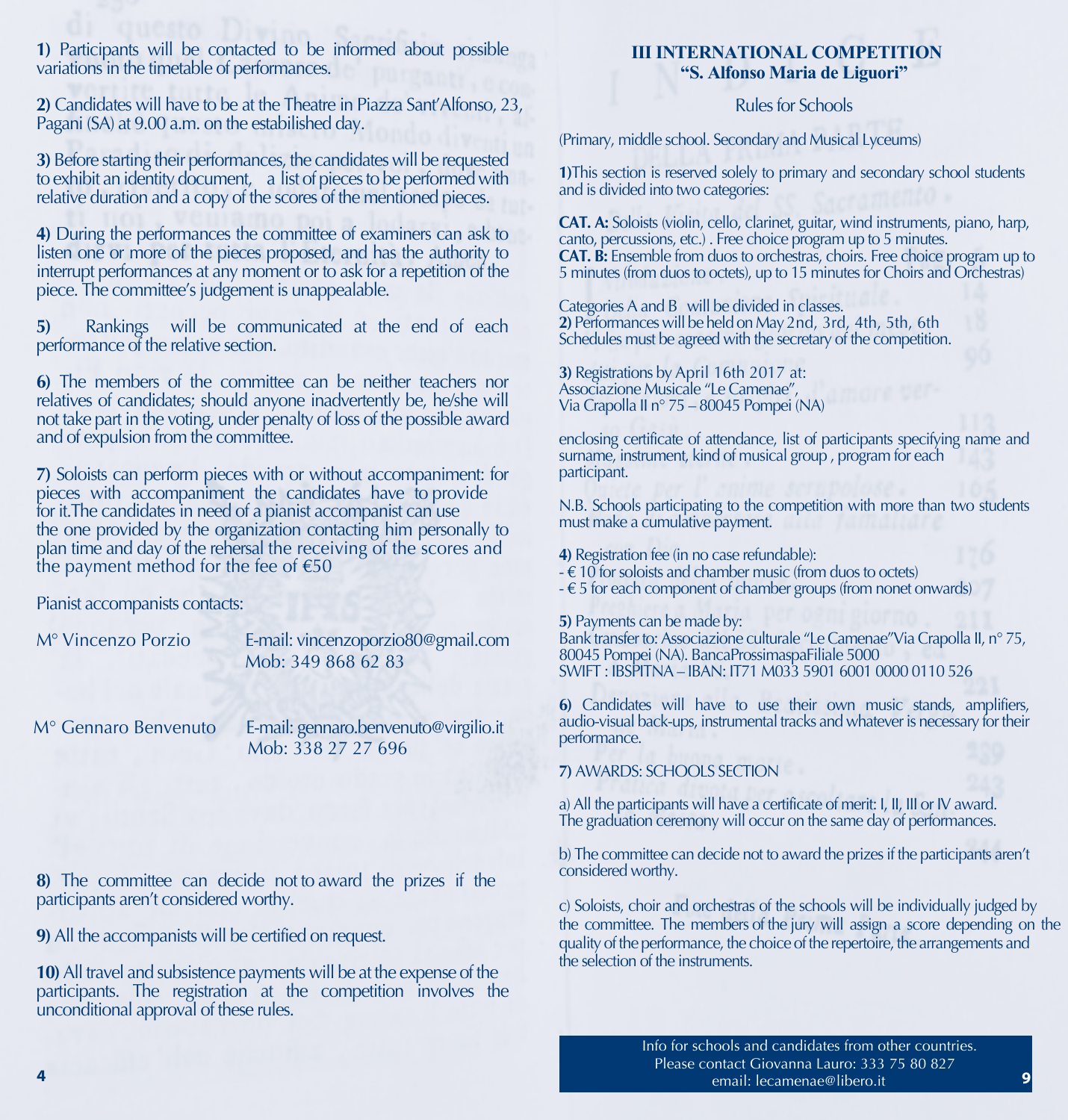### Prize "Innocente Lombardi": Violin made by Gerardo Luigi MEREU

#### Concerts and Mastercourses Awards:

Academy de Music "T. Varga" Sion (Switzerland) 2 Summer Master Courses without charge 2018- 2019 Sect. Bows

Prize "R. PETRILLO" M° Emma Petrillo, theacher at Conservatorio Statale di Musica "G.Martucci" of Salerno announces 200€ Scolarship dedicated to the memory of<br>M° RITA PETRILLO

International Festival of Karditsa Greece (with food and accommodation) Concert season 2018/19

 "Anna Jervolino" (CE) Music Association 200€ Scolarship Concert season 2018/2019

Music Association "Vivaldi", Sapri (SA) 200€ Scolarship Concert season 2018/2019

Classical Association Zungoli 200€ Scolarship concert season 2018-2019 Convent of San Francesco

Summer campus "Le Camenae" Salerno 200€ Scolarship 23 July 2018

Musical Association "Nu Mare 'e Musica" Barra (NA) 200€ scolarship Dedicated to the memory of M° Antonio Napolitano Concert season 2017/18

Prize "Salvatore Amendola" M° Domenico Amendola, trumpet teacher at I.C. "Caulino" in Vico Equense (NA) announces 200€ Scolarship dedicated to the memory of M° SALVATORE AMENDOLA

**8** "I tempi della musica" Musical Association "Zenit 2000) Avellino 200€ scolarship Concert season october 2018

#### Sect. soloists piano

Sect. soloists and chamber music

Chamber music (Without piano)

Sect. soloists and chamber music

Sect. soloists and chamber music

Sect. soloists and chamber music

Sect. soloists wind instruments

Sect. soloists clarinet (Cat. A - B - C - D)

**11)** Candidates will have to use their own music stands, amplifiers, audio-visual back-ups, instrumental tracks and whatever is necessary for their performance.

**12)** The Artistic Direction has the right to modify these rules.

**13)** Submissions to be sent to the following address: Associazione Musicale "Le Camenae", Via Crapolla II n° 75 – 80045 Pompei (NA), attaching

The following documents: -Filled out and signed participation form, enclosing a receipt of payment. -For chamber music groups it is necessary to send a participation form for each person in a single envelope. -A photocopy of an identity document. Resident in\_\_\_\_\_\_\_\_\_\_\_\_\_\_\_\_\_\_\_\_ Post Code

**14)** Registration fee (in no case refundable): -€60 for soloists (section 1) -€50 for soloists (section 2 juniores) -€30 for each member of the chamber music groups (sections 3 and 4).

**15)** Payments can be made by: Bank transfer to: Associazione culturale "Le Camenae" Via Crapolla II, n° 75 80045 Pompei (NA). BancaProssimaspaFiliale 5000 SWIFT : IBSPITNA – IBAN: IT71 M033 5901 6001 0000 0110 526

Postal transfer to: C.C.P. n° 76093327 Associazione Musicale "Le Camenae".

**16)** All candidates obtaining 100/100 (except for juniores) will competeon Friday, April 27th for the assignment of the prizes and concerts.

The results of the absolute prizes will be communicated after the concert.

**17)** AWARDS PERFORMING SECTION I outright winner: 100/100 (mandatory performance on Friday 27th April, at 7 p.m. I award: 96-99/100 – II award: 91-95/100 – III award: 86-90/100

**18)** All awarded musicians will receive a certificate of merit during the final night (Friday, April 27th) after the finalists' concert). To receive the certificate at a later time it is necessary to pay  $\epsilon$ 25 for mailing costs and administrative charges.

**19)** Upon request, a honorary certificate will be granted to all the teachers whose pupils classify I , II, and III.

Sect. soloists and chamber music

 Info for schools and candidates from other countries. Please contact Giovanna Lauro: 333 75 80 827 email: lecamenae@libero.it **5**